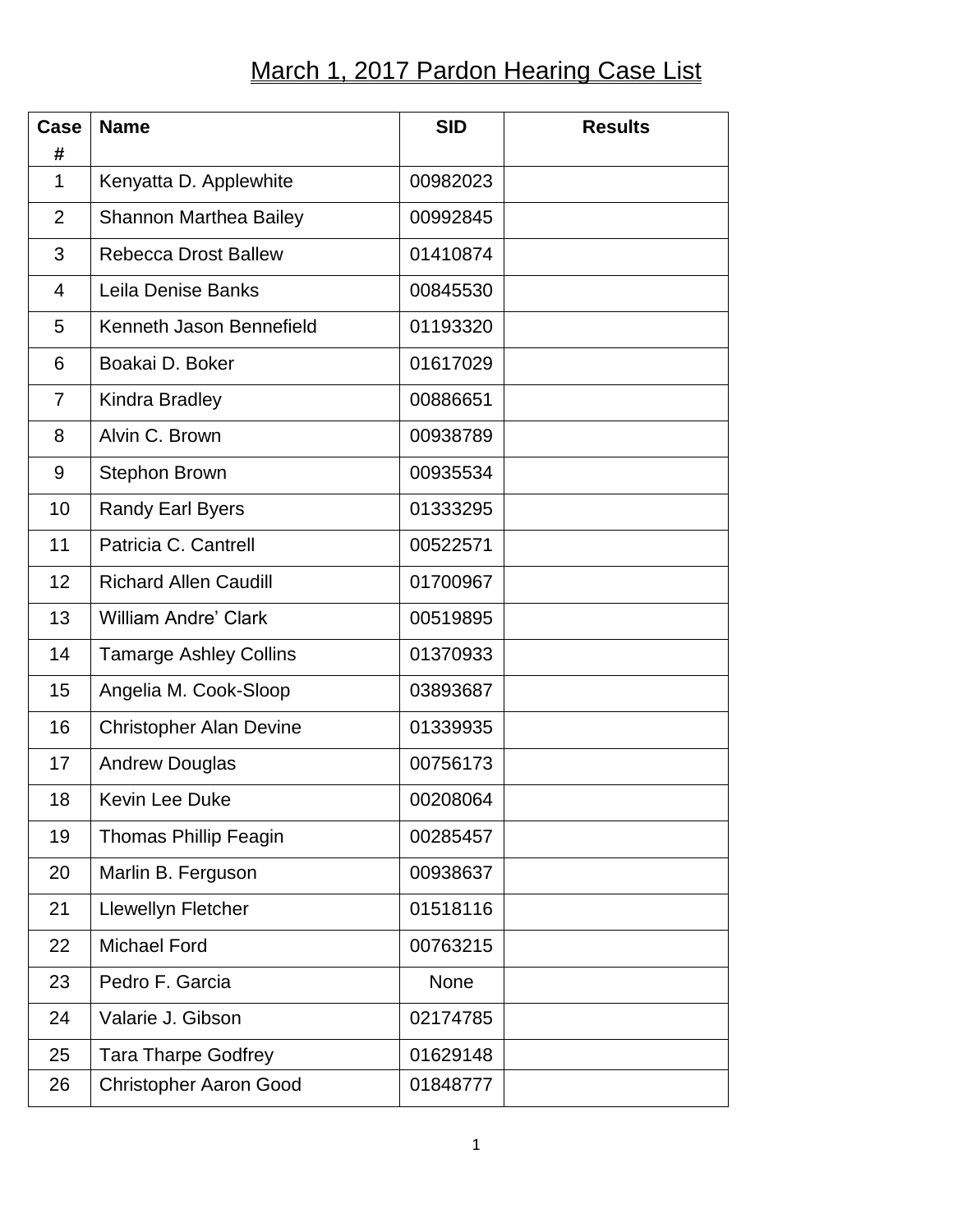## March 1, 2017 Pardon Hearing Case List

| 27 | Earl Goss, Jr.                   | L003150  |  |
|----|----------------------------------|----------|--|
| 28 | <b>Crystal Dawn Gregory</b>      | 00493727 |  |
| 29 | <b>Michael Daniels Hall</b>      | 01126085 |  |
| 30 | <b>Raymond Anthony Hall</b>      | 00545373 |  |
| 31 | <b>Guy Riblet Harrison</b>       | 00310516 |  |
| 32 | Pamela D. Harvey                 | 00510222 |  |
| 33 | Marcia Yolanda Heyward           | 01743203 |  |
| 34 | Etrulia C. Hill                  | 00177400 |  |
| 35 | <b>Michael Elmore Hinson</b>     | 00189952 |  |
| 36 | <b>Sandy Hunter</b>              | 01793244 |  |
| 37 | <b>Tristan De'Andrew Jackson</b> | 01695022 |  |
| 38 | <b>Frank Durant Jeffers</b>      | 00293550 |  |
| 39 | Leon Jones                       | 00199137 |  |
| 40 | <b>Wayne Randall Jones</b>       | 00311974 |  |
| 41 | Maurica E. Josey                 | 01503932 |  |
| 42 | <b>James Antonio Lancaster</b>   | 01327365 |  |
| 43 | <b>James Elias Mallios</b>       | 00129809 |  |
| 44 | <b>Celine Jazmin Martinez</b>    | 01807825 |  |
| 45 | Creig Paul Morgan                | 01775837 |  |
| 46 | <b>Debra Croft Morris</b>        | 00111387 |  |
| 47 | Mindy A. Nicola                  | 01187416 |  |
| 48 | <b>Christopher Easton Oliver</b> | 01428583 |  |
| 49 | Kenya Daniell Parmley            | 01210647 |  |
| 50 | Donna Lynne Picklesimer          | 01954837 |  |
| 51 | <b>Joel Alan Pittman</b>         | 00370139 |  |
| 52 | Camisha Renee Porterfield        | 01768427 |  |
| 53 | Melissa Ann Reese                | 01244883 |  |